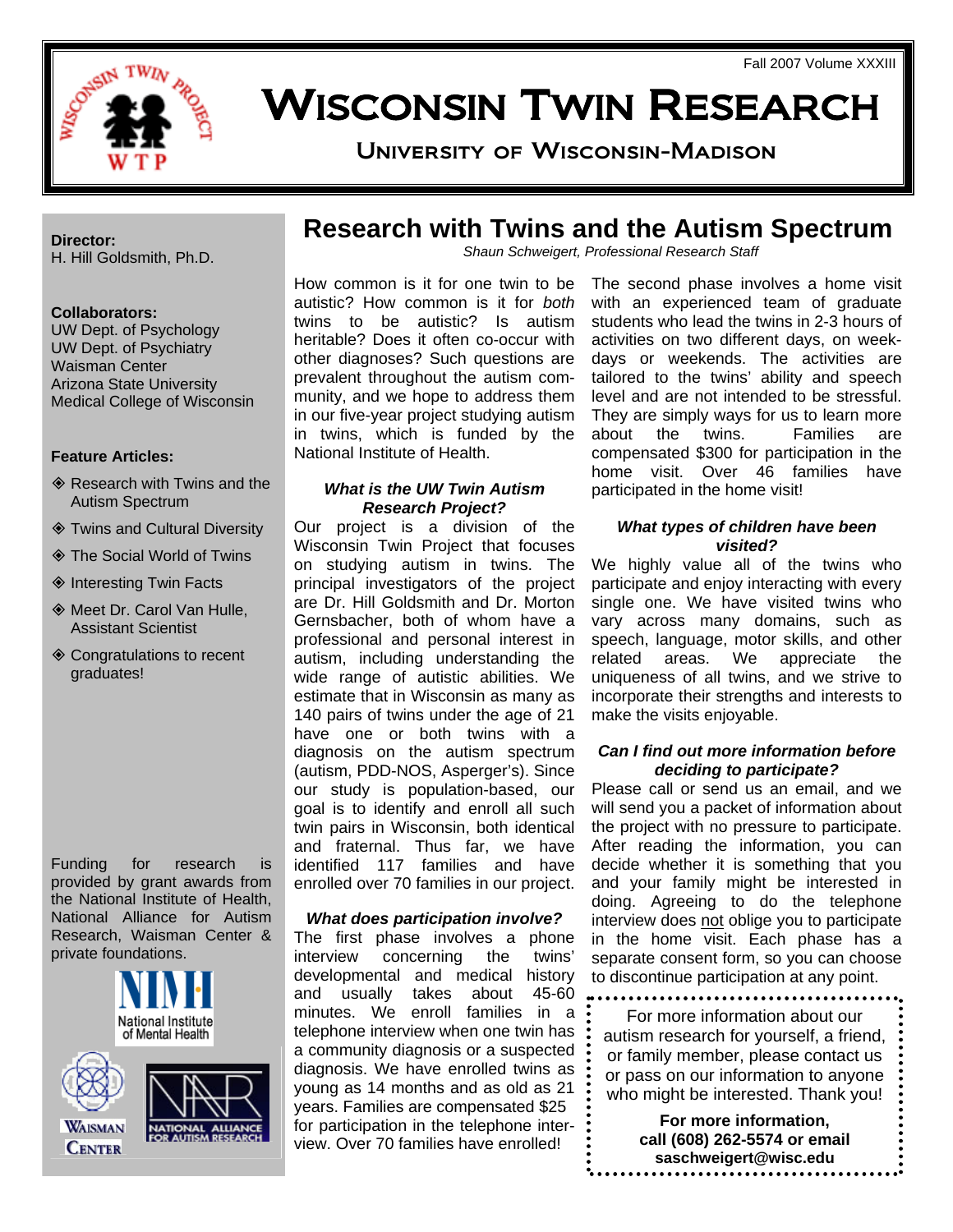

## **Twins and Cultural Diversity**

We are encouraged by your enthusiastic response to the last newsletter's call for families with twins who have ethnic-minority heritage. More families can still become involved! We are committed to having a culturally representative group of families participating in all of our research. We are hoping to increase participation among families of ethnic-minority descent including African American, American Indian, Asian, Hispanic and other families of twins with diverse backgrounds. Families may be paid for their participation, depending on the project. Spanish speaking staff is available if needed. If you or a family you know may be interested in learning more about this research opportunity, please call us toll-free at (866) 230-2560 or email kpmarceau@wisc.edu

The Commission of the Commission of the Commission of the Commission of the Commission of the Commission of the Commission of the Commission of the Commission of the Commission of the Commission of the Commission of the Co

For twins, typical development and simply growing up is altered in very specific ways when compared with "single-born" children. Twins must compete for resources and attention, both within the home and in their larger social worlds. Typically, twins have a slightly different relationship with their parents when compared with single-born children. The amount of social attention can influence differences in children, depending on the situation and the temperament of the twin and his or her co-twin.

What is special about the social worlds of twins? Do twins experience differences in social development? According to a recent study, young twins form social relationships in different ways when compared to singleborn children (Thorpe and Danby 2006). For example, twenty percent of twins report their co-

### **The Social Worlds of Twins**<sup>1</sup>

twin being their only friend (most often with identical twins). Interestingly, the number of friends shared was closely related to zygosity. More specifically, the study concluded that identical twins were more likely than other twins to share most or all of their friends; fraternal twins of the same gender shared many of the same friends, and opposite-sex fraternal twins had the fewest friends in common.

Because children's early friendships are often predictive of later achievements in life, many twin researchers are interested in social development. According to one study, twins are more likely to have higher levels of social competence than single-born children of the same age (Pulkkinen et al, 2003). According to Thorpe and Danby (2006), this increased social competence makes sense; after all, from day one, twins must learn to compromise and consider another person's perspective.



To further inform parents, schools and other organizations, researchers who study twins encourage more large-scale studies that employ multiple research techniques and follow the same children over many years. This is exactly what the Wisconsin Twin Project is doing, and we are hopeful that our work and the generosity of the families of Wisconsin twins will provide a rich understanding of twin social worlds. Thanks to all of our participating families!

1 Article adapted from Thorpe, K., & Danby, S. (2006). Compromised or Competent: Analyzing Twin Children's Social Worlds. *Twin Research and Human Genetics, 9*(1), 90-174.<br><sup>2</sup> Pulkkinen, L., Vaalamo, I., Hietala, R., Kaprio, J., & Rose, R. J. (2003). Peer reports of adaptive behaviour in twins and singletons: Is twinship a risk or an

advantage? *Twin Research, 6*, 106–118.

## **Interesting Twin Facts**

- y **8.6 ounces at birth:** Smallest twin born in Chicago in 2004, Rumaisa Rahman (CBS News. 8 February, 2005)
- y **Twins Born Farthest Apart**: Peggy Lynn of Pennsylvania delivered her twins 84 days apart in 1996 (Segal, 1999)
- y **60 years:** The age of the oldest mother of twins, Frieda Birnbaum of New Jersey in 2007 (CBS News. 24 May, 2007)
- **Nigeria holds the World Record in Multiple Births.**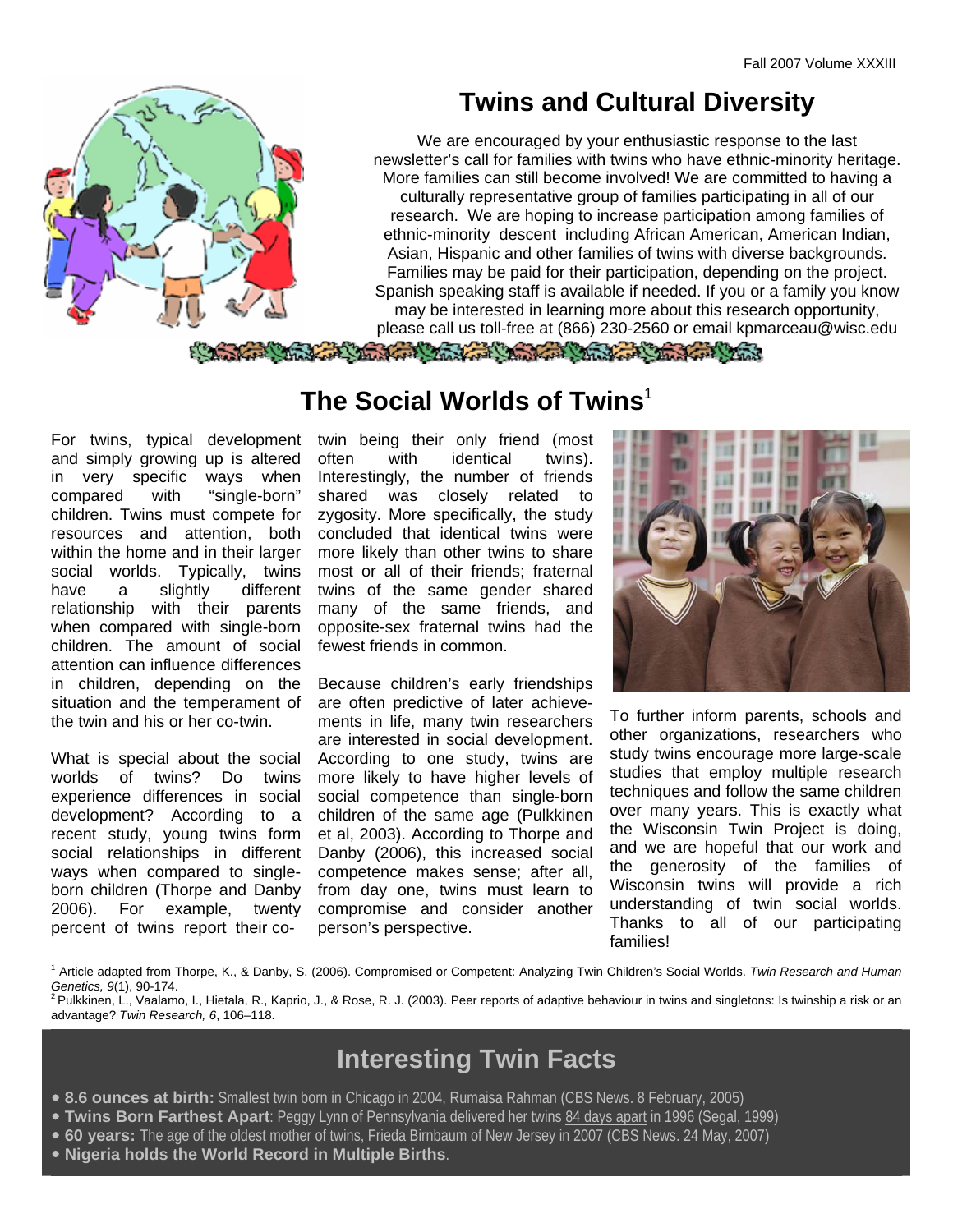## **Introducing Dr. Carol Van Hulle, Assistant Scientist**

WTP would like to extend a warm welcome to our newest research team member **CAROL VAN HULLE**, Ph.D., Assistant Scientist. Carol joined us in September 2007. Carol worked with the Wisconsin Twin Center as a post-doctorate fellow 2001- 2005. After working at University of Chicago, she has returned to our team because she missed Wisconsin!

Carol's degrees include a BA in Psychology and a BA in Math, both from Augsburg College in Minnesota, and an MA and a Ph.D. in Behavioral Genetics from the University of Colorado.

Carol has published more than twenty-five articles and presented at eleven professional conferences on issues related to temperament, emotion regulation, genetics, and child development in general. We're happy to have her expertise at such an exciting time on the project.

Carol is originally from Minneapolis. During her free time, she hangs out with her husband Kevin and their two cats Mimsi and GoGo. She also enjoys reading, cooking, and eating!



Comment of the first the contract of the comment of the contract of the contract of the

## **Congratulations to the recent graduates on our project!**

Each year, approximately 50 talented undergraduate students work on our research projects. Most of these students work with us for two or three years, so working in our lab is often a large part of their UW experience and contributes to their plans for graduate school and long-term career goals. The project recently celebrated another cohort of graduating seniors who have begun other exciting work.

> Ø**DEBRA BOELDT** worked with us for three semesters coding medical information concerning twin pregnancies. After graduating in 2004, Deb worked for three years as a research assistant at the University of Chicago Preschool Project. This fall she began graduate school for clinical psychology at the University of Colorado- Boulder.

> Ø**JILLIAN DEGROOT** *(pictured)* worked on the project for five semesters and coded the win/lose games during the two-year visits. After graduating in 2005, Jillian was accepted into the clinical Ph.D. program at the University of Connecticut.

> Ø**CHRISTINE HANSON** *(pictured)* worked with us for nearly three years on our home visit team and coded videotaped behaviors for a senior honors thesis concerning child empathy. She began her graduate studies at Ohio State University this fall. She is pursuing a Ph.D. in Child Clinical Psychology.

> Ø**KATHLEEN LACCI** worked for over a year on the project coding videos from the 6- and 12-month visits, and was a child tester for the 36-month visits. After graduating in 2006, she began the Physician's Assistant Masters program at Yale.

> Ø**JULIA RAO** *(pictured)* worked with us for nearly three years coding storytelling behavior from videotapes. Julia has accepted a full-time professional research position examining language development at the University of Chicago.

> Ø**LESLIE STRUM** *(pictured)* worked for two years coding videos from two-year visits and child testing for the 36-month visits. This fall Leslie began the Masters of Social Work program at the University of Minnesota- Twin Cities.

> Ø**PAM WITMER** worked with us for one and a half years on our home visit and telephone interview team. She was accepted in the highly competitive *Teach for America* program. Pam is working in Atlanta's public schools with elementary students.

> Ø**MITCH ZIEMKE** *(pictured)* worked with us for three and a half years on our home visit team and wrote a senior honors thesis concerning bullying behavior. He began graduate studies at the University of Alabama this fall, pursuing a Ph.D. in Clinical Psychology with an emphasis on forensic psychology.